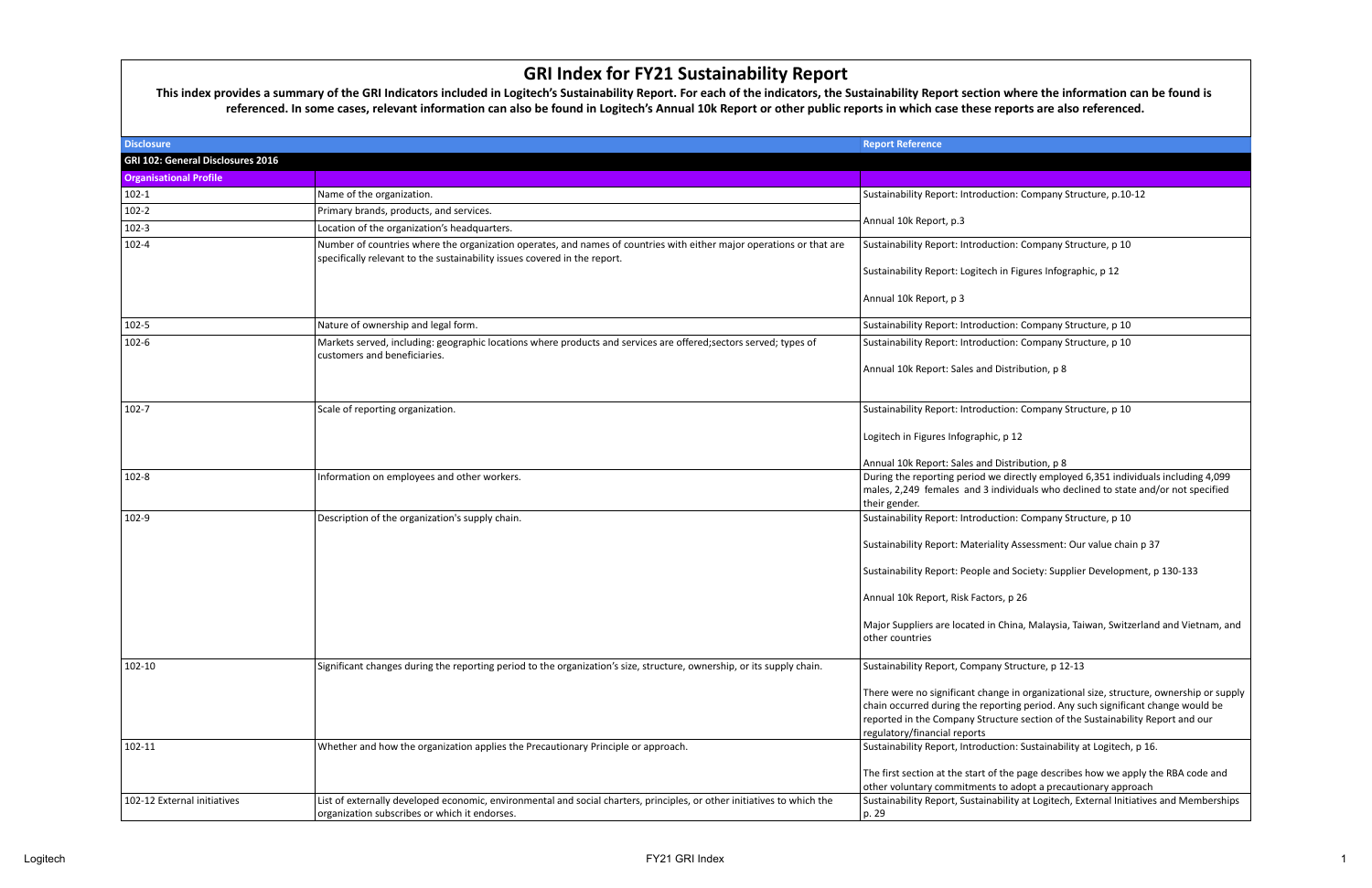| 102-13 Membership of associations                 | Memberships of industry or other associations, and national or international advocacy organizations.                                                                                                                                                   | Sustainability Report, Sustainability at Logitech, External Initiatives and Memberships<br>p. 15-17 and p. 29-33                                                                                       |
|---------------------------------------------------|--------------------------------------------------------------------------------------------------------------------------------------------------------------------------------------------------------------------------------------------------------|--------------------------------------------------------------------------------------------------------------------------------------------------------------------------------------------------------|
| <b>Strategy</b>                                   |                                                                                                                                                                                                                                                        |                                                                                                                                                                                                        |
| 102-14 Statement from Senior Decision-<br>Maker   | Statement from the most senior decision-maker at Dell Technologies about the relevance of sustainability to the<br>organization and the organization's strategy for addressing sustainability.                                                         | Sustainability Report, Statement from Bracken Darrell, President and CEO, p.6                                                                                                                          |
| 102-15<br>Key impacts, risks, and opportunities   | Description of key impacts, risks, and opportunities at Dell Technologies.                                                                                                                                                                             | Sustainability Report, Statement from Prakash Arunkundrum, Head of Global<br>Operations & Sustainability, p. 40                                                                                        |
|                                                   |                                                                                                                                                                                                                                                        | Sustainability Report, Statement from Kirsty Russell, Head of People & Culture, p. 86                                                                                                                  |
|                                                   |                                                                                                                                                                                                                                                        | Annual 10k Report, Risk Factors, p. 19                                                                                                                                                                 |
| <b>Ethics and Integrity</b>                       |                                                                                                                                                                                                                                                        |                                                                                                                                                                                                        |
| 102-16                                            | A description of the organization's values, principles, standards, and norms of behavior.                                                                                                                                                              | Sustainability Report, Introduction: Our Values, p 24                                                                                                                                                  |
| Governance                                        |                                                                                                                                                                                                                                                        |                                                                                                                                                                                                        |
| 102-18                                            | Governance structure of the organization, including committees of the highest governance body and committees<br>responsible for the decision making on economic, environmental, and social topics.                                                     | Sustainability Report, Introduction: Sustainability At Logitech, p 20-21                                                                                                                               |
| <b>Stakeholder Engagement</b>                     |                                                                                                                                                                                                                                                        |                                                                                                                                                                                                        |
| 102-40                                            | List of stakeholder groups engaged by the organization.                                                                                                                                                                                                | Sustainability Report, Introduction: Stakeholder Engagement, p 26                                                                                                                                      |
| 102-41                                            | Percentage of total employees covered by collective bargaining agreements.                                                                                                                                                                             | Annual 10k Report, Human Capital Resources, p.14                                                                                                                                                       |
| 102-42                                            | Basis for identifying and selecting stakeholders with whom to engage.                                                                                                                                                                                  | Governance structure of the organization, including committees of the highest<br>governance body and committees responsible for the decision making on economic,<br>environmental, and social topics   |
| 102-43                                            | Organization's approach to stakeholder engagement, including frequency of engagement by type and by stakeholder<br>group, and an indication of whether any of the engagement was undertaken specifically as part of the report preparation<br>process. | Sustainability Report, Stakeholder Engagement, p 26-28                                                                                                                                                 |
| 102-44                                            | Key topics and concerns that have been raised through stakeholder engagement.                                                                                                                                                                          | Sustainability Report, Stakeholder Engagement, p 26-28<br>Sustainability Report, Materiality Assessment, p.34-35                                                                                       |
| <b>Identified Material Aspects and Boundaries</b> |                                                                                                                                                                                                                                                        |                                                                                                                                                                                                        |
| 102-45                                            | Entities included in the consolidated financial statements.                                                                                                                                                                                            | Sustainability Report, Company Structure, p 10                                                                                                                                                         |
|                                                   |                                                                                                                                                                                                                                                        | All entities included in Logitech's consolidated financial statements or equivalent<br>documents are covered in the Sustainability Report. Logitech 2021 Annual Report,<br>Overview of our Company p.5 |
| 102-46                                            | Details on report content and topic boundaries.                                                                                                                                                                                                        | Sustainability Report, Materiality Assessment, p 34-37                                                                                                                                                 |
| 102-47                                            | A list of the material topics identified in the process for defining report content.                                                                                                                                                                   | Sustainability Report, Materiality Assessment, p 34-37                                                                                                                                                 |
| 102-48                                            | Explanation of the effect of any restatements of information given in previous reports, and the reasons for<br>such restatements.                                                                                                                      | Sustainability Report: About this Report: Corrections or Restatements of Information,<br>p. 136-137                                                                                                    |
| 102-49                                            | Significant changes from previous reporting periods in the list of material topics and topic Boundaries.                                                                                                                                               | Sustainability Report, Materiality Assessment, pp 34-37                                                                                                                                                |
|                                                   |                                                                                                                                                                                                                                                        | Any significant changes would be reported in the Materiality Assessment section of<br>the report. No significant changes in topics or boundaries occured this year                                     |
| <b>Reporting Profile</b>                          |                                                                                                                                                                                                                                                        |                                                                                                                                                                                                        |
| 102-50                                            | Reporting period for the information provided.                                                                                                                                                                                                         | Sustainability Report, About this Report, p 136                                                                                                                                                        |
| 102-51                                            | Date of the most recent previous report.                                                                                                                                                                                                               | Sustainability Report, About this Report, p 136                                                                                                                                                        |
| 102-52                                            | Reporting cycle.                                                                                                                                                                                                                                       | Sustainability Report, About this Report, p 136                                                                                                                                                        |
| 102-53                                            | Contact point for questions regarding the report or its contents.                                                                                                                                                                                      | Sustainability Report, About this Report, p 136                                                                                                                                                        |
| 102-54                                            | The claim made by the organization, if it has prepared a report in accordance with the GRI Standards.                                                                                                                                                  | This report has been prepared with reference to the Standards of the Global<br>Reporting Initiative (GRI)                                                                                              |
| 102-55                                            | The GRI content index, which species each of the GRI Standards used and lists all disclosures included in the report.                                                                                                                                  | Sustainability Report, About this Report, p 136<br>https://www.logitech.com/en-us/sustainability/reports-and-resources.html                                                                            |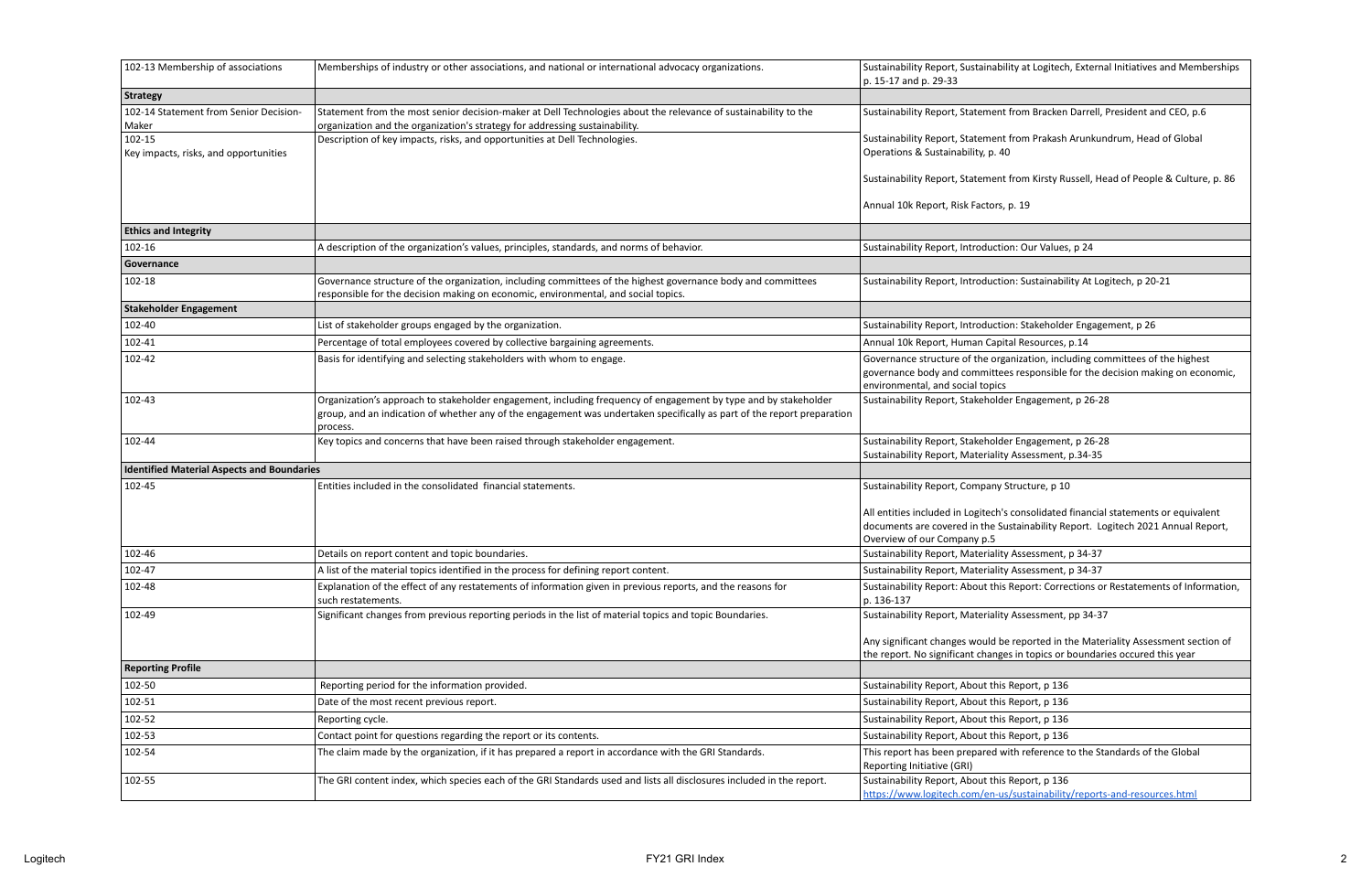| 102-56                                        | A description of the organization's policy and current practice with regard to seeking external assurance for the report.                                                                           | This report was prepared in reference to the GRI standards and was externally<br>reviewed by SchweryCade AG, an independent GRI expert consultancy who developed<br>recommendations supporting Logitech's pathway to reporting in accordance with the<br>GRI Standards 2021.<br>https://www.logitech.com/en-us/sustainability/reports-and-resources.html |
|-----------------------------------------------|-----------------------------------------------------------------------------------------------------------------------------------------------------------------------------------------------------|----------------------------------------------------------------------------------------------------------------------------------------------------------------------------------------------------------------------------------------------------------------------------------------------------------------------------------------------------------|
| <b>GRI 202 Economic Standards Series</b>      |                                                                                                                                                                                                     |                                                                                                                                                                                                                                                                                                                                                          |
| 201: Economic Performance                     |                                                                                                                                                                                                     |                                                                                                                                                                                                                                                                                                                                                          |
| $103-1$                                       | Explanation of the material topic and its boundary                                                                                                                                                  | 10 k Annual Report, p. 3-16                                                                                                                                                                                                                                                                                                                              |
| $103-2$                                       | The management approach and its components                                                                                                                                                          | 10 k Annual Report, p 3-16                                                                                                                                                                                                                                                                                                                               |
| $103-3$                                       | Evaluation of the management approach                                                                                                                                                               | 10 k Annual Report, p 73                                                                                                                                                                                                                                                                                                                                 |
| $201-1$                                       | Direct economic value generated and distributed                                                                                                                                                     | 10 k Annual Report, p 73                                                                                                                                                                                                                                                                                                                                 |
| 205: Anti-Corruption                          |                                                                                                                                                                                                     |                                                                                                                                                                                                                                                                                                                                                          |
| $103-1$                                       | Explanation of the material topic and its boundary                                                                                                                                                  | Sustainability Report, Introduction, Materiality Assessment, p. 34                                                                                                                                                                                                                                                                                       |
|                                               |                                                                                                                                                                                                     | Sustainability Report, People & Society, Ethics, p 110                                                                                                                                                                                                                                                                                                   |
| $103-2$                                       | The management approach and its components                                                                                                                                                          | Sustainability Report, Introduction, Materiality Assessment, p. 34                                                                                                                                                                                                                                                                                       |
|                                               |                                                                                                                                                                                                     | Sustainability Report, People & Society, Ethics, p 110                                                                                                                                                                                                                                                                                                   |
| $103-3$                                       | Evaluation of the management approach                                                                                                                                                               | Sustainability Report, Introduction, Materiality Assessment, p. 34                                                                                                                                                                                                                                                                                       |
| $205-1$                                       | Total number and percentage of operations assessed for risks related to corruption and the significant risks identified                                                                             | Sustainability Report, People & Society, Ethics, p 110<br>Sustainability Report, People & Society, Ethics, p 110-111                                                                                                                                                                                                                                     |
|                                               |                                                                                                                                                                                                     | Logitech Code of Conduct                                                                                                                                                                                                                                                                                                                                 |
|                                               |                                                                                                                                                                                                     | Logitech Anti-Corruption Policy                                                                                                                                                                                                                                                                                                                          |
|                                               |                                                                                                                                                                                                     | 100% of our operations are assessed for risks related to corruption                                                                                                                                                                                                                                                                                      |
| $205 - 3$                                     | Confirmed incidents of corruption and actions taken                                                                                                                                                 | Sustainability Report, People and Society, Ethics, p 112                                                                                                                                                                                                                                                                                                 |
| 206: Anti-Competitive Behaviour               |                                                                                                                                                                                                     |                                                                                                                                                                                                                                                                                                                                                          |
| $103-1$                                       | Explanation of the material topic and its boundary                                                                                                                                                  | Sustainability Report, Materiality Assessment, p. 34                                                                                                                                                                                                                                                                                                     |
|                                               |                                                                                                                                                                                                     |                                                                                                                                                                                                                                                                                                                                                          |
|                                               |                                                                                                                                                                                                     | Sustainability Report, Ethics, p 110                                                                                                                                                                                                                                                                                                                     |
| $103-2$                                       | The management approach and its components                                                                                                                                                          | Sustainability Report, Materiality Assessment, p. 34                                                                                                                                                                                                                                                                                                     |
|                                               |                                                                                                                                                                                                     | Sustainability Report, Ethics, p 110                                                                                                                                                                                                                                                                                                                     |
| $103-3$                                       | Evaluation of the management approach                                                                                                                                                               | Sustainability Report, Materiality Assessment, p. 34                                                                                                                                                                                                                                                                                                     |
|                                               |                                                                                                                                                                                                     | Sustainability Report, Ethics, p 110                                                                                                                                                                                                                                                                                                                     |
| $206-1$                                       | Total number of legal actions for anti-competitive behavior, anti-trust, and total number of legal actions for anti-<br>competitive behavior, anti-trust, and monopoly practices and their outcomes | Sustainability Report, Ethics, p 112                                                                                                                                                                                                                                                                                                                     |
| <b>GRI 300 Environmental Standards Series</b> |                                                                                                                                                                                                     |                                                                                                                                                                                                                                                                                                                                                          |
| 301: Materials 2016                           |                                                                                                                                                                                                     |                                                                                                                                                                                                                                                                                                                                                          |
| $103-1$                                       | Explanation of the material topic and its boundary                                                                                                                                                  | Sustainability Report, Materiality Assessment, p 34                                                                                                                                                                                                                                                                                                      |
|                                               |                                                                                                                                                                                                     | Sustainability Report, End of Life Recycling & Circularity, p 76-83                                                                                                                                                                                                                                                                                      |
| $103-2$                                       | The management approach and its components                                                                                                                                                          | Sustainability Report, Materiality Assessment, p. 34                                                                                                                                                                                                                                                                                                     |
|                                               |                                                                                                                                                                                                     | Sustainability Report, End of Life Recycling & Circularity, p 76-83                                                                                                                                                                                                                                                                                      |
| $103-3$                                       | Evaluation of the management approach                                                                                                                                                               | Sustainability Report, Materiality Assessment, p 34                                                                                                                                                                                                                                                                                                      |
|                                               |                                                                                                                                                                                                     | Sustainability Report, End of Life Recycling & Circularity, p 76-83                                                                                                                                                                                                                                                                                      |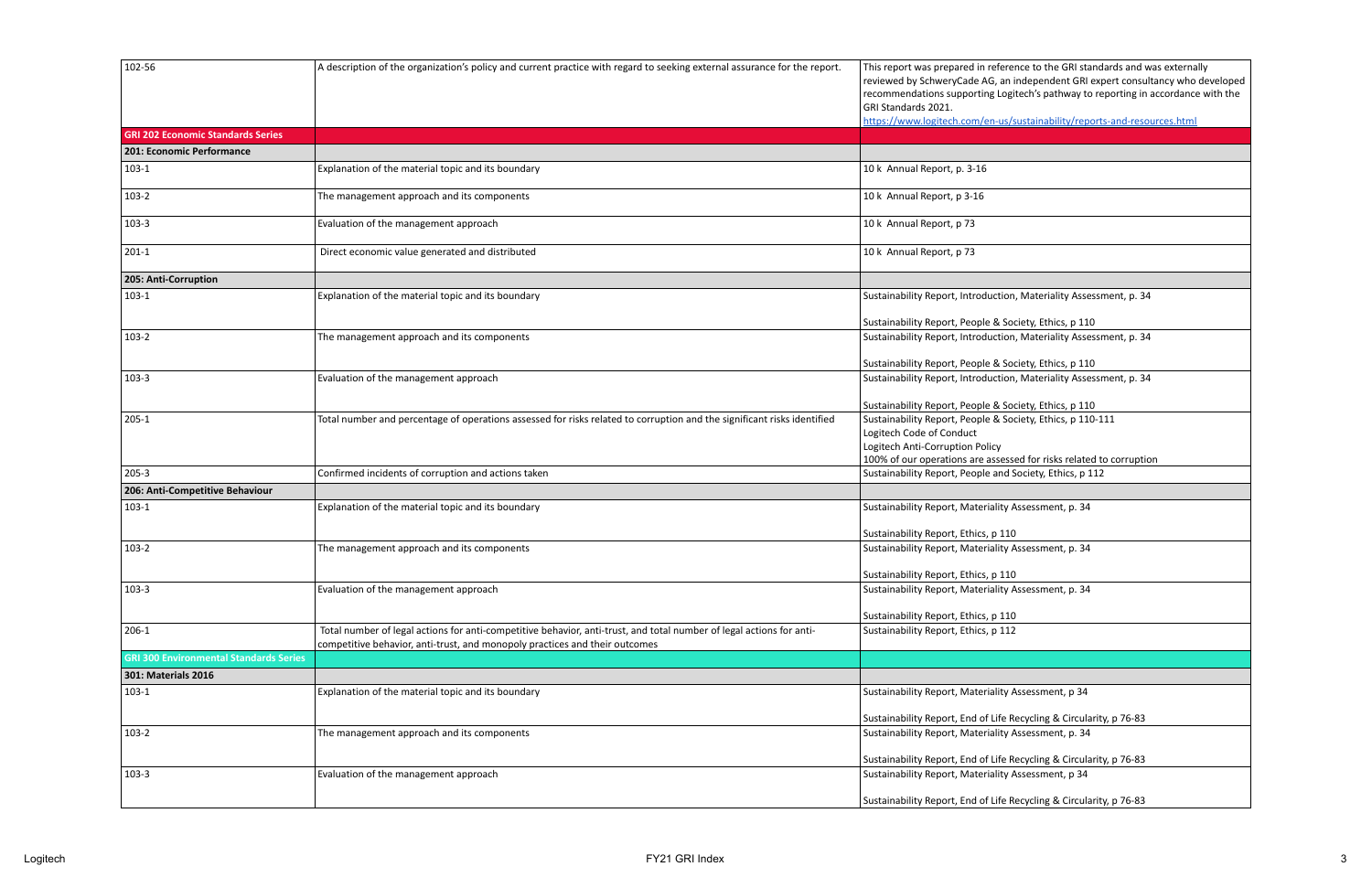| $301 - 2$           | Recycled input materials used                      | Sustainability Report, End of Life Recycling & Circularity, p 76-81                                                                             |
|---------------------|----------------------------------------------------|-------------------------------------------------------------------------------------------------------------------------------------------------|
|                     |                                                    | Sustainability Report, Data, p. 145-146                                                                                                         |
| 302: Energy 2016    |                                                    |                                                                                                                                                 |
| $103-1$             | Explanation of the material topic and its boundary | Sustainability Report, Introduction, Materiality Assessment, p 34-37                                                                            |
|                     |                                                    | Sustainability Report, Products & The Environment, Climate Action, 42-46                                                                        |
| $103-2$             | The management approach and its components         | Sustainability Report, Introduction, Materiality Assessment, p 34                                                                               |
|                     |                                                    | Sustainability Report, Products & The Environment, Climate Action, p 42-49                                                                      |
| $103-3$             | Evaluation of the management approach              | Sustainability Report, Introduction, Materiality Assessment, p 34                                                                               |
|                     |                                                    | Sustainability Report, Products & The Environment, Climate Action, p 42-49                                                                      |
| $302 - 1$           |                                                    |                                                                                                                                                 |
|                     | Energy consumption within the organization         | Sustainability Report, Introduction, Materiality Assessment, p 34<br>Sustainability Report, Products & The Environment, Climate Action, p 42-45 |
|                     |                                                    |                                                                                                                                                 |
|                     |                                                    | Sustainability Report, Data, 141-144                                                                                                            |
|                     |                                                    | a) Total Fuel Consumption from Renewable Sources (GJ): 95,827 GJ. Sources                                                                       |
|                     |                                                    | comprise: electricity only                                                                                                                      |
|                     |                                                    | b) Total Fuel Consumption from Non-Renewable Sources (GJ): 15,106 GJ. Sources                                                                   |
|                     |                                                    | comprise diesel, petrol and refrigerants and gas, as described in the current SR                                                                |
|                     |                                                    | (C)(i) Total Electricity Consumption (GJ): 102,887                                                                                              |
|                     |                                                    | $(C)(ii)$ Total consumption of heating (GJ): 6,461                                                                                              |
|                     |                                                    | (C)(iii) Total consumption of refrigerants: GJ: Zero                                                                                            |
|                     |                                                    | (C)(ii) Total consumption of steam (GJ): zero                                                                                                   |
|                     |                                                    | d. Total sold electricity, heating, cooling or steam (GJ): zero                                                                                 |
|                     |                                                    | e. Total energy consumption within the organization (GJ): 109,933                                                                               |
|                     |                                                    | f. Standards, emission factors and conversion factors for converting all fuel and                                                               |
|                     |                                                    | electricity consumption to kW hrs are listed in the Emission Factors table of the Data                                                          |
|                     |                                                    | section of the SR. kWhrs are converted to GJ by multiplying by a factor of 0.0036. The                                                          |
|                     |                                                    | Data section of the FY22 Sustainability Report will include a table reporting this data,                                                        |
|                     |                                                    | going forward                                                                                                                                   |
|                     |                                                    | g. UK Government GHG Conversion, IEA, and US EPA eGRID emissions factors used for                                                               |
|                     |                                                    | Company Reporting,                                                                                                                              |
| $302 - 3$           | Energy intensity                                   | Sustainability Report, Products & The Environment, Climate Action, p 42                                                                         |
|                     |                                                    | Sustainability Report, Data, Climate Data, p 141-144                                                                                            |
| $302 - 4$           | Reduction of energy consumption                    | Sustainability Report, Products & The Environment, Climate Action, p 42 - 49                                                                    |
|                     |                                                    | Sustainability Report, Data, Climate Data, p 141-143                                                                                            |
|                     |                                                    |                                                                                                                                                 |
|                     |                                                    | Standards, emission factors and conversion factors for converting all fuel and                                                                  |
|                     |                                                    | electricity consumption to kW hrs are listed in the Emission Factors table of the Data                                                          |
|                     |                                                    | section of the Sustainability Report. kWhrs are converted to GJ by multiplying by a                                                             |
|                     |                                                    | factor of 0.0036.                                                                                                                               |
| 305: Emissions 2016 |                                                    |                                                                                                                                                 |
| $103-1$             | Explanation of the material topic and its boundary | Sustainability Report, Introduction, Materiality Assessment, p. 34                                                                              |
|                     |                                                    | Sustainability Report, Products & The Environment, Climate Action, p 42                                                                         |
| $103-2$             | The management approach and its components         | Sustainability Report, Introduction, Materiality Assessment, p. 34                                                                              |
|                     |                                                    | Sustainability Report, Products & The Environment, Climate Action, p 42-46                                                                      |
| $103-3$             | Evaluation of the management approach              | Sustainability Report, Introduction, Materiality Assessment, p. 34                                                                              |
|                     |                                                    | Sustainability Report, Products & The Environment, Climate Action, p 42-49                                                                      |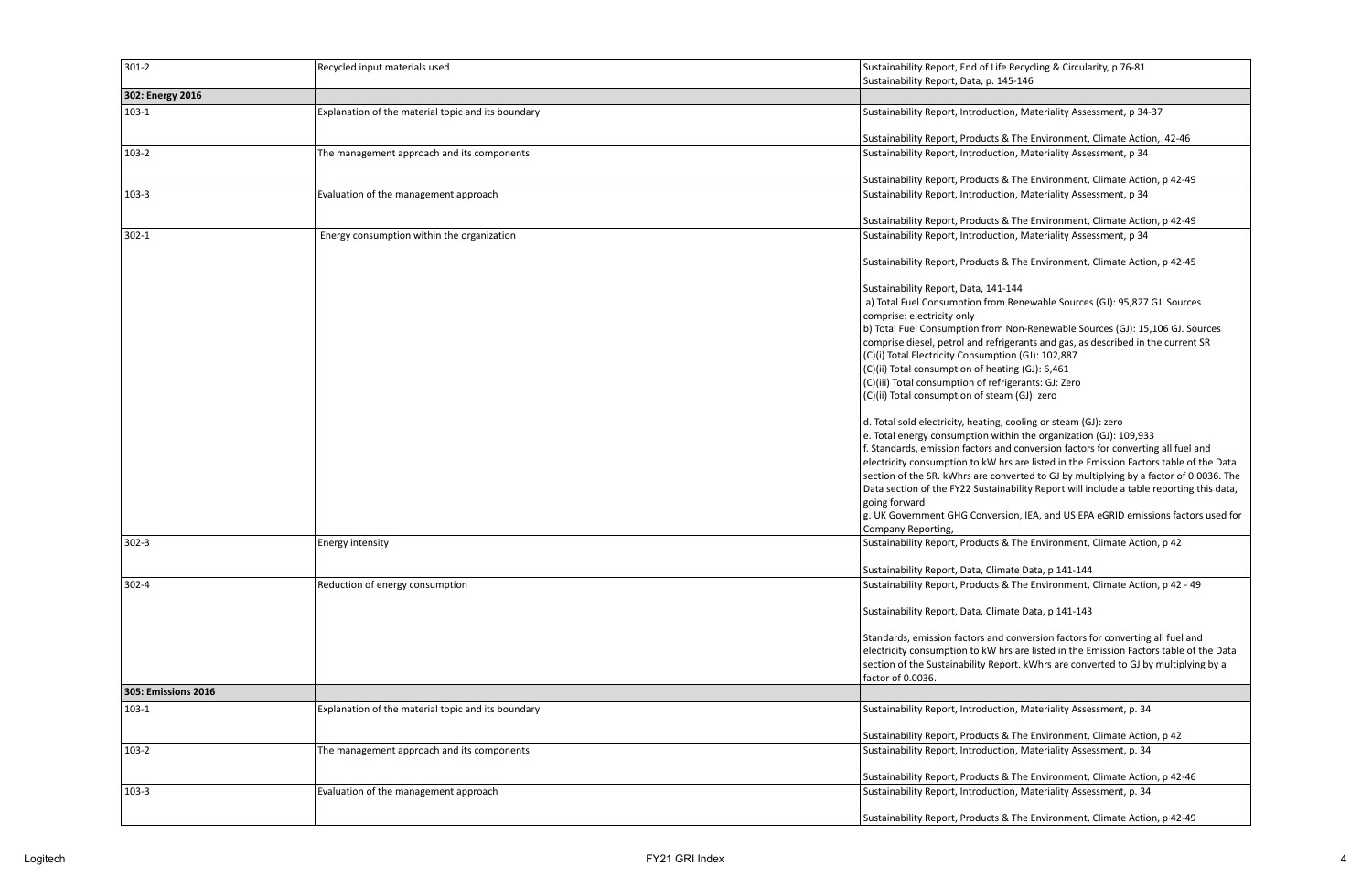| $305 - 1$                                   | Direct (Scope 1) GHG emissions                                                  | Sustainability Report, Products & The Environment, Climate Action, p 42                         |
|---------------------------------------------|---------------------------------------------------------------------------------|-------------------------------------------------------------------------------------------------|
|                                             |                                                                                 | Sustainability Report, Data, Climate Data, p 141                                                |
| $305 - 2$                                   | Energy indirect (Scope 2) GHG emissions                                         | Sustainability Report, Products & The Environment, Climate Action, p 42                         |
|                                             |                                                                                 | Sustainability Report, Data, Climate Data, p 141-144                                            |
|                                             |                                                                                 |                                                                                                 |
|                                             |                                                                                 | Sandards, emission factors and conversion factors for converting global fuel and                |
|                                             |                                                                                 | electricity consumption to kWh are listed in the Emission Factors table of the Data             |
|                                             |                                                                                 | section of the SR. kWhrs are converted to GJ by multiplying by a factor of 0.0036. The          |
|                                             |                                                                                 | Data section of the FY22 Sustainability Report will include a table reporting this data,        |
|                                             |                                                                                 | going forward<br>UK Government GHG Conversion, IEA, and US EPA eGRID emissions factors used for |
|                                             |                                                                                 | Company Reporting,                                                                              |
| $305 - 3$                                   | Other indirect (Scope 3) GHG emissions                                          | Sustainability Report, Products & The Environment, Climate Action, p 42                         |
|                                             |                                                                                 | Sustainability Report, Data, Climate Data, p 141                                                |
| 305-4                                       | <b>GHG emissions intensity</b>                                                  | Sustainability Report, Products & The Environment, Climate Action, p 42                         |
|                                             |                                                                                 | Sustainability Report, Data, Climate Data, p 141                                                |
| $305 - 5$                                   | <b>Reduction of GHG emissions</b>                                               | Sustainability Report, Products & The Environment, Climate Action, p 42                         |
|                                             |                                                                                 | Sustainability Report, Data, Climate Data, p 141-144                                            |
| $305 - 4$                                   | Greenhouse gas (GHG) emissions intensity                                        | Sustainability Report, Products & The Environment, Climate Action, p 42                         |
|                                             |                                                                                 | Sustainability Report, Data, Climate Data, p 141-143                                            |
| $305 - 5$                                   | Reduction of GHG emissions                                                      | Sustainability Report, Products & The Environment, Climate Action, p 42-51.                     |
|                                             |                                                                                 | Sustainability Report, Data, Climate Data, p 141                                                |
|                                             |                                                                                 | Standards, emission factors and conversion factors for converting global fuel and               |
|                                             |                                                                                 | electricity consumption to kWh are listed in the Emission Factors table of the Data             |
|                                             |                                                                                 | section of the SR. kWhrs are converted to GJ by multiplying by a factor of 0.0036. The          |
|                                             |                                                                                 | Data section of the FY22 Sustainability Report will include a table reporting this data,        |
|                                             |                                                                                 | going forward                                                                                   |
|                                             |                                                                                 | UK Government GHG Conversion, IEA, and US EPA eGRID emissions factors used for                  |
|                                             |                                                                                 | Company Reporting,                                                                              |
| $305 - 6$                                   | Emissions of ozone-depleting substances (ODS)                                   | Sustainability Report, Products & The Environment, Climate Action, p 42                         |
|                                             |                                                                                 | Sustainability Report, Data, Climate Data, p 141                                                |
| $305 - 7$                                   | Nitrogen oxides (NOX), sulfur oxides (SOX), and other significant air emissions | Sustainability Report, Products & The Environment, Climate Action, p 42                         |
|                                             |                                                                                 | Sustainability Report, Data, Climate Data, p 141                                                |
| 307: Environmental Compliance 2016          |                                                                                 |                                                                                                 |
| $103-1$                                     | Explanation of the material topic and its boundary                              | Sustainability Report, Introduction, Materiality Assessment, p 34                               |
|                                             |                                                                                 |                                                                                                 |
|                                             |                                                                                 | Sustainability Report, People and Society, Ethics, p 110                                        |
| $103-2$                                     | The management approach and its components                                      | Sustainability Report, Introduction, Materiality Assessment, p 34                               |
|                                             |                                                                                 |                                                                                                 |
|                                             |                                                                                 | Sustainability Report, People and Society, Ethics, p 110                                        |
|                                             |                                                                                 |                                                                                                 |
|                                             |                                                                                 | 10k Annual Report Environmental Regulation p. 11                                                |
| $103-3$                                     | Evaluation of the management approach                                           |                                                                                                 |
|                                             |                                                                                 | Sustainability Report, People and Society, Ethics, p 110                                        |
| $307-1$                                     | Non-compliance with environmental laws and regulations                          | Sustainability Report, People and Society, Ethics, p 112.                                       |
|                                             |                                                                                 | There were no significant fines related to non-compliances with environmental laws              |
|                                             |                                                                                 | and regulations in FY21                                                                         |
| 308: Supplier Environmental Assessment 2016 |                                                                                 |                                                                                                 |
| $103-1$                                     | Explanation of the material topic and its boundary                              | Sustainability Report, Introduction, Materiality Assessment, p 34                               |
|                                             |                                                                                 |                                                                                                 |
|                                             |                                                                                 | Sustainability Report, People and Society, Supplier Development, p 130                          |
| $103 - 2$                                   | The management approach and its components                                      | Sustainability Report, Introduction, Materiality Assessment, p 34                               |
|                                             |                                                                                 |                                                                                                 |
|                                             |                                                                                 | Sustainability Report, People and Society, Supplier Development, p 130                          |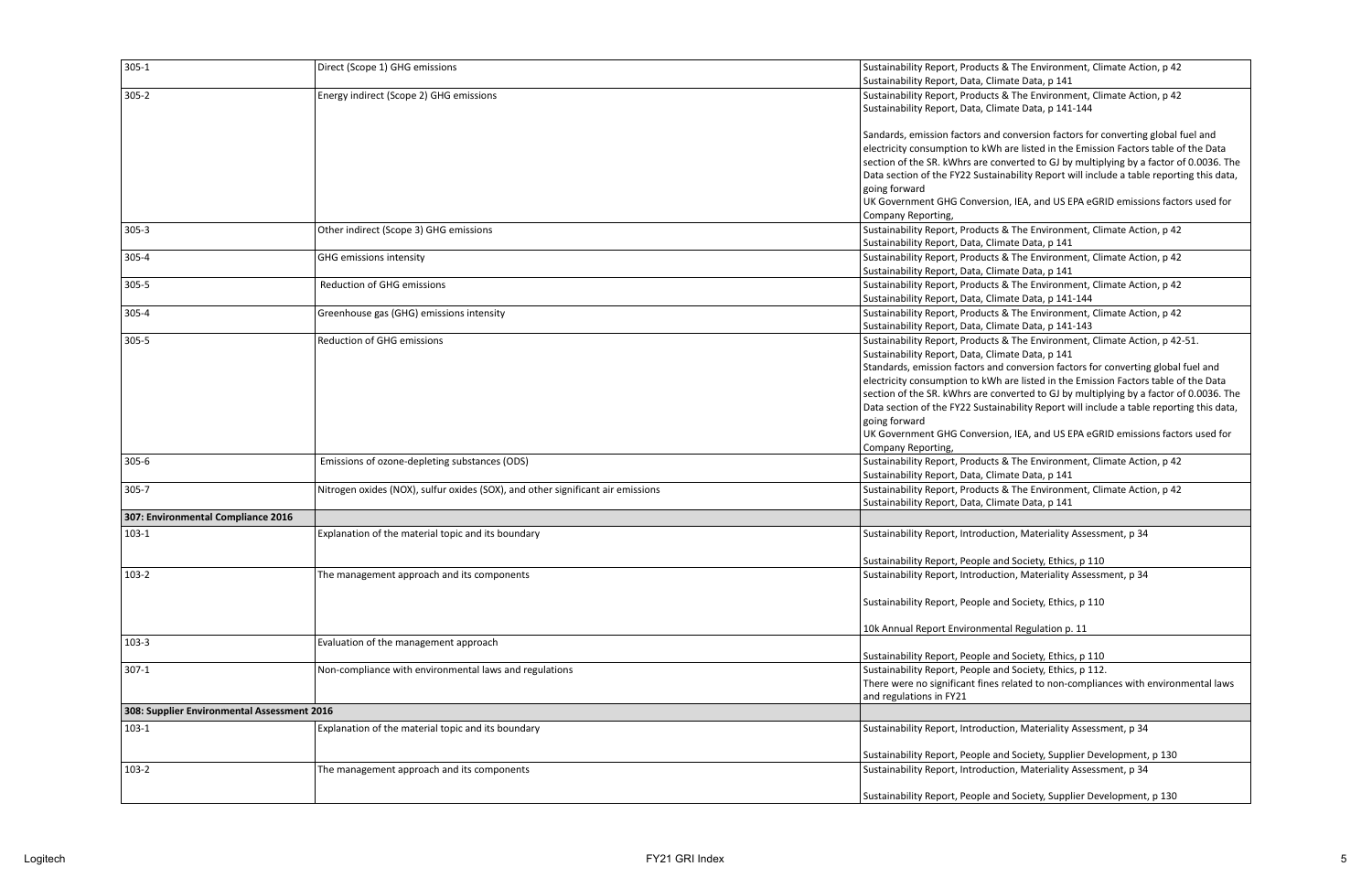| $103-3$                                | Evaluation of the management approach                                                                               | Sustainability Report, Introduction, Materiality Assessment, p 34                                                                               |
|----------------------------------------|---------------------------------------------------------------------------------------------------------------------|-------------------------------------------------------------------------------------------------------------------------------------------------|
|                                        |                                                                                                                     |                                                                                                                                                 |
| $308-1$                                |                                                                                                                     | Sustainability Report, People and Society, Supplier Development, p 130                                                                          |
|                                        | Percentage of New Suppliers screened using Environmental Criteria                                                   | Sustainability Report, Introduction, Materiality Assessment, p 34<br>Sustainability Report, People and Society, Supplier Development, p 130-131 |
| <b>GRI 400 Social Standards Series</b> |                                                                                                                     |                                                                                                                                                 |
|                                        |                                                                                                                     |                                                                                                                                                 |
| 401: Employment 2016                   |                                                                                                                     |                                                                                                                                                 |
| $103-1$                                | Explanation of the material topic and its boundary.                                                                 | Sustainability Report, Introduction, Materiality Assessment, p 34-37                                                                            |
|                                        |                                                                                                                     | Sustainability Report, People and Society, Talent Development, p 106                                                                            |
|                                        |                                                                                                                     | Sustainability Report, People and Society, Employee Safety, Health and Wellbeing, p                                                             |
|                                        |                                                                                                                     | 126-129                                                                                                                                         |
|                                        |                                                                                                                     |                                                                                                                                                 |
|                                        |                                                                                                                     | 10k Annual Report, Human Capital Resources, p.14                                                                                                |
| $103-2$                                | The management approach and its components.                                                                         | Sustainability Report, Introduction, Materiality Assessment, p 34                                                                               |
|                                        |                                                                                                                     | Sustainability Report, People and Society, Employee Safety, Health and Wellbeing, p                                                             |
|                                        |                                                                                                                     | 126-129                                                                                                                                         |
|                                        |                                                                                                                     | Sustainability Report, People and Society, Talent Development, p 106                                                                            |
| $103-3$                                | Evaluation of the management approach.                                                                              | Sustainability Report, Introduction, Materiality Assessment, p 34                                                                               |
|                                        |                                                                                                                     |                                                                                                                                                 |
|                                        |                                                                                                                     | Sustainability Report, People and Society, Talent Development, p 106                                                                            |
|                                        |                                                                                                                     | Sustainability Report, People and Society, Employee Safety, Health and Wellbeing, p                                                             |
|                                        |                                                                                                                     | 126-129                                                                                                                                         |
|                                        |                                                                                                                     | Sustainability Report, Data, Health and Safety Data for our Production Facility, p 148                                                          |
|                                        |                                                                                                                     |                                                                                                                                                 |
| 401-2                                  | Benefits provided to full-time employees, that are not provided to temporary or part-time employees, by significant | i. life insurance;- Sustainability Report, Employee safety, health and well-being, p. 128                                                       |
|                                        | locations of operation.                                                                                             | ii. health care; Sustainability Report, Employee safety, health and well-being, p. 128                                                          |
|                                        |                                                                                                                     | iii. disability and invalidity coverage; Sustainability Report, Employee safety, health                                                         |
|                                        |                                                                                                                     | and well-being, p. 128                                                                                                                          |
|                                        |                                                                                                                     | iv. parental leave: Sustainability Report, Employee safety, health and well-being, p.<br>128                                                    |
|                                        |                                                                                                                     | v. retirement provision; 10k Annual Report, Note 5 Employee Benefit Plans p90-97.                                                               |
|                                        |                                                                                                                     | vi. stock ownership; 10k Annual Report, Note 5 Employee Benefit Plans p90-97.                                                                   |
|                                        |                                                                                                                     | vii. others.                                                                                                                                    |
|                                        |                                                                                                                     | b. The definition used for 'significant locations of operation': We do not distingsuish                                                         |
|                                        |                                                                                                                     | by significant locations of operation because our policies apply worldwide.                                                                     |
| 404: Training and Education 2016       |                                                                                                                     |                                                                                                                                                 |
| $103-1$                                | Explanation of the material topic and its boundary.                                                                 | Sustainability Report, Materiality Assessment, p 34-37                                                                                          |
|                                        |                                                                                                                     |                                                                                                                                                 |
|                                        |                                                                                                                     | Sustainability Report, Talent Development, p 106-109                                                                                            |
| $103-2$                                | The management approach and its components.                                                                         | Sustainability Report, Materiality Assessment, p 34                                                                                             |
|                                        |                                                                                                                     |                                                                                                                                                 |
|                                        |                                                                                                                     | Sustainability Report, Talent Development, p 106-109                                                                                            |
| $103-3$                                | Evaluation of the management approach.                                                                              | Sustainability Report, Materiality Assessment, p 34                                                                                             |
|                                        |                                                                                                                     |                                                                                                                                                 |
|                                        |                                                                                                                     | Sustainability Report, Talent Development, p 106-109                                                                                            |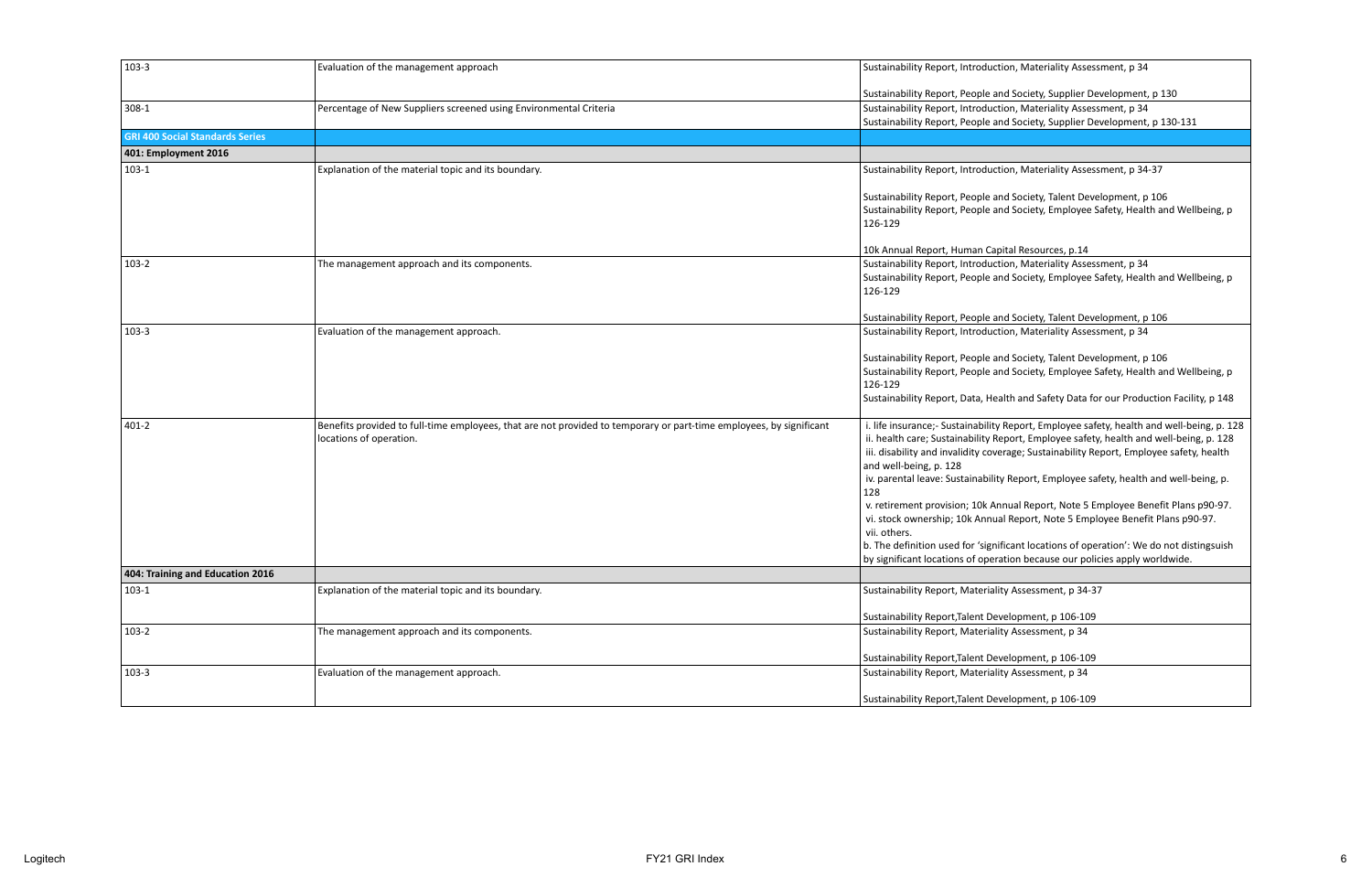| 404-2                                                      | Programs for Skills Management and Lifelong Learning that support the continued employability of Employees and Assist<br>them in Managing Career Endings. | Sustainability Report, Talent Development, p 106-108                                     |
|------------------------------------------------------------|-----------------------------------------------------------------------------------------------------------------------------------------------------------|------------------------------------------------------------------------------------------|
|                                                            |                                                                                                                                                           | Sustainability Report, Employee safety, health and wellbeing, p 128                      |
|                                                            |                                                                                                                                                           | In the case of involuntary termination (redundancy), individuals can be given up to      |
|                                                            |                                                                                                                                                           | one month of outplacement training with third-party career coaches. As part of this      |
|                                                            |                                                                                                                                                           | placement, the individual can work with an assigned career coach who will develop a      |
|                                                            |                                                                                                                                                           | customized strategy, identify job leads, help the individual build a personal brand that |
|                                                            |                                                                                                                                                           | attracts career opportunities, connect the individual with potential employers and       |
|                                                            |                                                                                                                                                           | recruiters to uncover job opportunities and develop resume and interviewing              |
|                                                            |                                                                                                                                                           | techniques that help individual turn a job lead into a competitive offer.                |
| 405: Diversity and Equal Opportunity 2016                  |                                                                                                                                                           |                                                                                          |
| $103-1$                                                    | Explanation of the material topic and its boundary.                                                                                                       | Sustainability Report, Introduction, Materiality Assessment, p 34                        |
|                                                            |                                                                                                                                                           | Sustainability Report, People and Society, Diversity Equity and Inclusion, p 90-99       |
| $103-2$                                                    | The management approach and its components.                                                                                                               | Sustainability Report, Introduction, Materiality Assessment, p 34                        |
|                                                            |                                                                                                                                                           | Sustainability Report, People and Society, Diversity Equity and Inclusion, p 90-99       |
| $103-3$                                                    | Evaluation of the management approach.                                                                                                                    | Sustainability Report, Introduction, Materiality Assessment, p 34                        |
|                                                            |                                                                                                                                                           | Sustainability Report, People and Society, Diversity Equity and Inclusion, p 90-99       |
| 405-1                                                      | Diversity of governance bodies and employees.                                                                                                             | Sustainability Report, People and Society,                                               |
|                                                            |                                                                                                                                                           | Diversity, Equity and Inclusion, p 90                                                    |
|                                                            |                                                                                                                                                           | Sustainability Report, Data, Diversity, Equity and Inclusion Data p.147                  |
| 406: Non-Discrimination 2016                               |                                                                                                                                                           |                                                                                          |
| $103-1$                                                    | Explanation of the material topic and its boundary.                                                                                                       | Sustainability Report, Introduction, Materiality Assessment, p 34                        |
|                                                            |                                                                                                                                                           | Sustainability Report, People and Society, Diversity, Equity and Inclusion p 90-92, 123  |
| $103-2$                                                    | The management approach and its components.                                                                                                               | Sustainability Report, Introduction, Materiality Assessment, p 34                        |
|                                                            |                                                                                                                                                           | Sustainability Report, People and Society, Diversity, Equity and Inclusion p 90-92, 123  |
|                                                            |                                                                                                                                                           | Anti-Harassment and Non-Discrimination Policy                                            |
| $103-3$                                                    | Evaluation of the management approach.                                                                                                                    | Sustainability Report, Introduction, Materiality Assessment, p 34                        |
|                                                            |                                                                                                                                                           | Sustainability Report, People and Society, Diversity, Equity and Inclusion p 90-92, 123  |
| 406-1                                                      | Total number of incidents of discrimination and corrective actions taken.                                                                                 | Sustainability Report, People and Society, Diversity, Equity and Inclusion p 90          |
| 407: Freedom of Association and Collective Bargaining 2016 |                                                                                                                                                           |                                                                                          |
| $103-1$                                                    | Explanation of the material topic and its boundary.                                                                                                       | Sustainability Report, Introduction, Materiality Assessment, p 34                        |
|                                                            |                                                                                                                                                           |                                                                                          |
|                                                            |                                                                                                                                                           | Sustainability Report, People and Society, Human rights and Labor, p 120                 |
|                                                            |                                                                                                                                                           | 10k Annual Report, Human Capital Resources, p.14                                         |
| $103 - 2$                                                  | The management approach and its components.                                                                                                               | Sustainability Report, Introduction, Materiality Assessment, p 34                        |
|                                                            |                                                                                                                                                           | Sustainability Report, People and Society, Human rights and Labor, p 120                 |
|                                                            |                                                                                                                                                           | 10k Annual Report, Human Capital Resources, p.14                                         |
| $103-3$                                                    | Evaluation of the management approach.                                                                                                                    | Sustainability Report, People and Society, Human rights and Labor, p 120                 |
|                                                            |                                                                                                                                                           | 10k Annual Report, Human Capital Resources, p.14                                         |
|                                                            |                                                                                                                                                           |                                                                                          |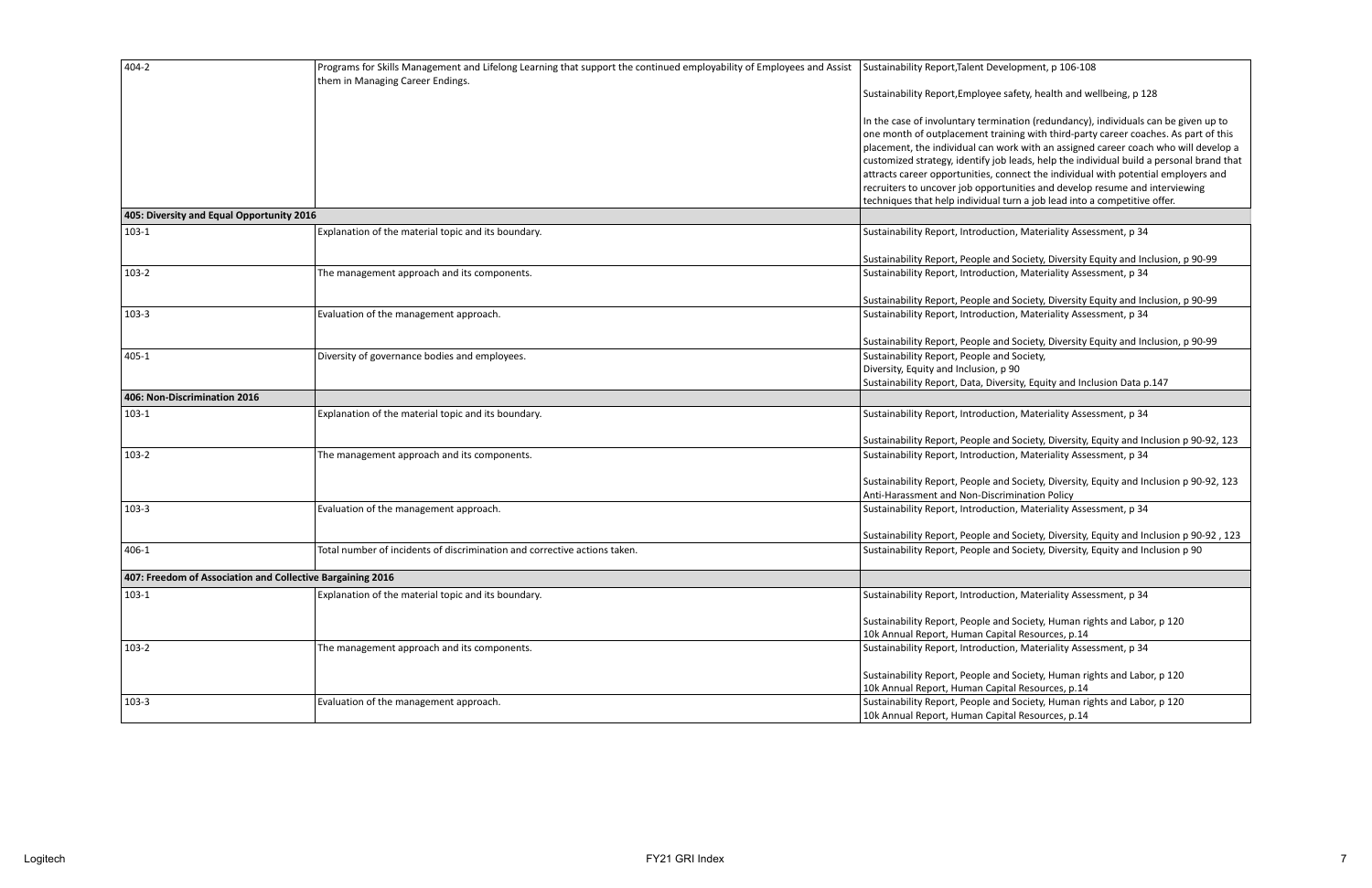| 407-1                                | Operations and suppliers in which the right to freedom of association and collective bargaining may be at risk. | Sustainability Report, Introduction, Sustainability at Logitech, p 15-17<br>Sustainability Report, People and Society, Human rights and Labor, p 120-123                                                                                                                                                                                                                                                                                            |
|--------------------------------------|-----------------------------------------------------------------------------------------------------------------|-----------------------------------------------------------------------------------------------------------------------------------------------------------------------------------------------------------------------------------------------------------------------------------------------------------------------------------------------------------------------------------------------------------------------------------------------------|
|                                      |                                                                                                                 | Logitech is one entity with one operational facility the information provided in the<br>Human Rights and Labor and Supplier development pertaining to due diligence<br>programs is relevant to 100% of our operations.                                                                                                                                                                                                                              |
|                                      |                                                                                                                 | Sustainability Report, People and Society, Supplier Development, p 130-131<br>10k Annual Report, Human Capital Resources, p.14                                                                                                                                                                                                                                                                                                                      |
| 408: Child Labor 2016                |                                                                                                                 |                                                                                                                                                                                                                                                                                                                                                                                                                                                     |
| $103-1$                              | Explanation of the material topic and its boundary.                                                             | Sustainability Report, Introduction, Materiality Assessment, p 34                                                                                                                                                                                                                                                                                                                                                                                   |
|                                      |                                                                                                                 | Sustainability Report, People and Society, Conflict Minerals, p 116-118<br>Sustainability Report, People and Society, Human rights and Labor, p 120-122                                                                                                                                                                                                                                                                                             |
| $103-2$                              | The management approach and its components.                                                                     | Sustainability Report, People and Society, Conflict Minerals, p 116-118<br>Sustainability Report, People and Society, Human rights and Labor, p 120-122                                                                                                                                                                                                                                                                                             |
| $103-3$                              | Evaluation of the management approach.                                                                          | Sustainability Report, People and Society, Conflict Minerals, p 116-118<br>Sustainability Report, People and Society, Human rights and Labor, p 120-122                                                                                                                                                                                                                                                                                             |
| 408-1                                | Operations and suppliers at significant risk for incidents of child labor.                                      | Sustainability Report, People and Society, Conflict Minerals, p 116-118                                                                                                                                                                                                                                                                                                                                                                             |
|                                      |                                                                                                                 | Sustainability Report, People and Society, Human rights and Labor, p 120                                                                                                                                                                                                                                                                                                                                                                            |
|                                      |                                                                                                                 | Logitech is one entity with one operational facility the information provided in the<br>Human Rights and Labor and Supplier development pertaining to due diligence                                                                                                                                                                                                                                                                                 |
| 409: Forced or Compulsory Labor 2016 |                                                                                                                 | programs is relevant to 100% of our operations.                                                                                                                                                                                                                                                                                                                                                                                                     |
| $103-1$                              | Explanation of the material topic and its boundary.                                                             | Sustainability Report, Introduction, Sustainability at Logitech, p 15-17                                                                                                                                                                                                                                                                                                                                                                            |
|                                      |                                                                                                                 | Sustainability Report, Introduction, Materiality Assessment, p 34<br>Sustainability Report, People and Society, Human rights and Labor, p 120                                                                                                                                                                                                                                                                                                       |
| $103-2$                              | The management approach and its components.                                                                     | Sustainability Report, Introduction, Sustainability at Logitech, p 15-17<br>Sustainability Report, Introduction, Materiality Assessment, p 31-34<br>Sustainability Report, People and Society, Human rights and Labor, p 120                                                                                                                                                                                                                        |
| 103-3                                | Evaluation of the management approach.                                                                          | Sustainability Report, Introduction, Sustainability at Logitech, p 15-17                                                                                                                                                                                                                                                                                                                                                                            |
|                                      |                                                                                                                 | Sustainability Report, Introduction, Materiality Assessment, p 31-34<br>Sustainability Report, People and Society, Human rights and Labor, p 120                                                                                                                                                                                                                                                                                                    |
| 409-1                                | Operations and suppliers at significant risk for incidents of forced or compulsory labor.                       | Sustainability Report, Introduction, Sustainability at Logitech, p 15-17<br>Sustainability Report, Introduction, Materiality Assessment, p 34<br>Sustainability Report, People and Society, Human rights and Labor, p 120<br>Logitech is one entity with one operational facility the information provided in the<br>Human Rights and Labor and Supplier development pertaining to due diligence<br>programs is relevant to 100% of our operations. |
| 412: Human Rights Assessment 2016    |                                                                                                                 |                                                                                                                                                                                                                                                                                                                                                                                                                                                     |
| $103-1$                              | Explanation of the material topic and its boundary.                                                             | Sustainability Report, Introduction, Materiality Assessment, p 34-37<br>Sustainability Report, People and Society, Human rights and Labor, p 120-125<br>Sustainability Report: People and Society: Supplier Development, p.130                                                                                                                                                                                                                      |
| $103-2$                              | The management approach and its components.                                                                     | Sustainability Report, Stakeholder engagement, p 28, 30-31<br>Sustainability Report, People and Society, Conflict Minerals, p 116-118<br>Sustainability Report: People and Society: Supplier Development, p.130-131                                                                                                                                                                                                                                 |
| $103-3$                              | Evaluation of the management approach.                                                                          | Sustainability Report, Introduction, Materiality Assessment, p 34<br>Sustainability Report: People and Society: Supplier Development, p.130<br>Sustainability Report: People and Society: Data, p.139                                                                                                                                                                                                                                               |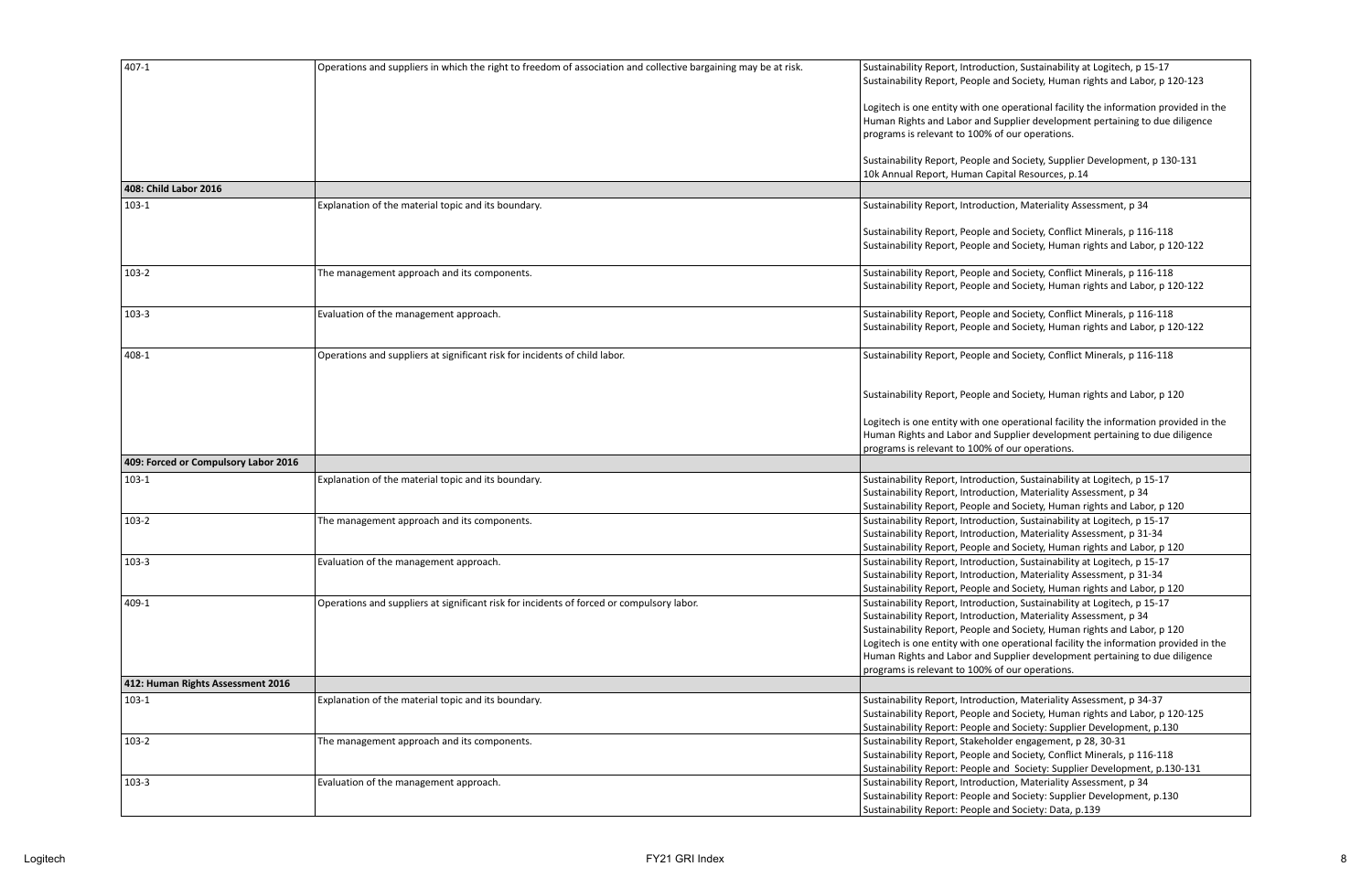| $412 - 3$                            | Total number and percentage of Significant Investment Agreements and Contracts that include Human Rights Clauses or<br>that underwent Human Rights Screening. | Note: 100% of of significant investment agreements and contracts include human<br>rights clauses or underwent human rights screening<br>For collaborations with OECD and RBA including human rights issues, see p. 30-31;<br>116-118                                                                                                                                                                                                                                                          |
|--------------------------------------|---------------------------------------------------------------------------------------------------------------------------------------------------------------|-----------------------------------------------------------------------------------------------------------------------------------------------------------------------------------------------------------------------------------------------------------------------------------------------------------------------------------------------------------------------------------------------------------------------------------------------------------------------------------------------|
|                                      |                                                                                                                                                               | The definition of "significant investment agreements" is provided in Sustainability<br>Report: Supplier Development: p 130-131                                                                                                                                                                                                                                                                                                                                                                |
| 414: Supplier Social Assessment 2016 |                                                                                                                                                               |                                                                                                                                                                                                                                                                                                                                                                                                                                                                                               |
| $103-1$                              | Explanation of the material topic and its boundary.                                                                                                           | Sustainability Report, Introduction, Materiality Assessment, p 34<br>Sustainability Report: People and Society: Supplier Development, p.130                                                                                                                                                                                                                                                                                                                                                   |
| $103-2$                              | The management approach and its components.                                                                                                                   | Sustainability Report, Introduction, Materiality Assessment, p 34<br>Sustainability Report: People and Society: Supplier Development, p.130                                                                                                                                                                                                                                                                                                                                                   |
| $103-3$                              | Evaluation of the management approach.                                                                                                                        | Sustainability Report: People and Society: Supplier Development, p.130-131                                                                                                                                                                                                                                                                                                                                                                                                                    |
| $414 - 1$                            | New suppliers that were screened using social criteria.                                                                                                       | Sustainability Report: People and Society: Supplier Development, p.130-131                                                                                                                                                                                                                                                                                                                                                                                                                    |
| 416: Customer Health and Safety 2016 |                                                                                                                                                               |                                                                                                                                                                                                                                                                                                                                                                                                                                                                                               |
| $103-1$                              | Explanation of the material topic and its boundary.                                                                                                           | Sustainability Report, Introduction, Materiality Assessment, p 34<br>Sustainability Report, Products and The Environment, Avoiding Targeted Substances,<br>p.68                                                                                                                                                                                                                                                                                                                               |
| $103-2$                              | The management approach and its components.                                                                                                                   | Sustainability Report, Introduction, Materiality Assessment, p 34<br>Sustainability Report, Products and Environment, Avoiding Targeted Substances, p.68                                                                                                                                                                                                                                                                                                                                      |
| $103-3$                              | Evaluation of the management approach.                                                                                                                        | Sustainability Report, Products and The Environment, Avoiding Targeted Substances,<br>p.68-72                                                                                                                                                                                                                                                                                                                                                                                                 |
| 416-1                                | Assessment of the health and safety impacts of product and service categories.                                                                                | Sustainability Report, Products and The Environment, Avoiding Targeted Substances,<br>p.68-72<br>Note: Logitech products are assessed for health and safety impact s including<br>compliance with RoHS and REACH hazmat compliance and other compliance aspects<br>(EMF/EMF, battery safety etc)                                                                                                                                                                                              |
| 417: Marketing and Labeling 2016     |                                                                                                                                                               |                                                                                                                                                                                                                                                                                                                                                                                                                                                                                               |
| $103-1$                              | Explanation of the material topic and its boundary.                                                                                                           | Sustainability Report, Introduction, Materiality Assessment, p 34-37<br>Sustainability Report, Environment, Design for Sustainability, p 54-62<br>Sustainability Report, People and Society, Ethics, p 110                                                                                                                                                                                                                                                                                    |
| $103-2$                              | The management approach and its components.                                                                                                                   | Sustainability Report, Introduction, Stakeholder Engagement, p 29-33<br>Sustainability Report, Introduction, Materiality Assessment, p 34-37<br>Sustainability Report, People and Society, Ethics, p 110-113                                                                                                                                                                                                                                                                                  |
| $103 - 3$                            | Evaluation of the management approach.                                                                                                                        | Sustainability Report, Products and The Environment, Responsible Packaging, p 63-67<br>Sustainability Report, People and Society, Ethics, p 110                                                                                                                                                                                                                                                                                                                                               |
| $417 - 1$                            | Requirements for product and service information and labeling.                                                                                                | Sustainability Report, Introduction, Stakeholder Engagement, p 29<br>Sustainability Report, Products and The Environment, Carbon Clarity, p.52-53<br>Sustainability Report, Products and The Environment, Avoiding Targeted Substances,<br>p.68<br>Sustainability Report, Products and The Environment, End of Life Recycling and<br>Circularity, p.83<br>Sustainability Report, People and Society, Ethics, p 113<br>Sustainability Report, Data, Design for Sustainability, DFS Data, p.144 |
| $417 - 2$                            | Incidents of non-compliance concerning product and service information and labeling.                                                                          | Sustainability Report, People and Society, Ethics, p 113                                                                                                                                                                                                                                                                                                                                                                                                                                      |
| $417 - 3$                            | Incidents of non-compliance concerning marketing communications.                                                                                              | Sustainability Report, People and Society, Ethics, p 113                                                                                                                                                                                                                                                                                                                                                                                                                                      |
| 418: Customer Privacy 2016           |                                                                                                                                                               |                                                                                                                                                                                                                                                                                                                                                                                                                                                                                               |
| $103-1$                              | Explanation of the material topic and its boundary.                                                                                                           | Sustainability Report, Introduction, Materiality Assessment, p 34<br>Sustainability Report, People and Society, Privacy and Security, p. 114                                                                                                                                                                                                                                                                                                                                                  |
| $103-2$                              | The management approach and its components.                                                                                                                   | Sustainability Report, People and Society, Privacy and Security, p. 114                                                                                                                                                                                                                                                                                                                                                                                                                       |

| Note: 100% of of significant investment agreements and contracts include human<br>rights clauses or underwent human rights screening<br>For collaborations with OECD and RBA including human rights issues, see p. 30-31;<br>116-118 |
|--------------------------------------------------------------------------------------------------------------------------------------------------------------------------------------------------------------------------------------|
| The definition of "significant investment agreements" is provided in Sustainability<br>Report: Supplier Development: p 130-131                                                                                                       |
|                                                                                                                                                                                                                                      |
| Sustainability Report, Introduction, Materiality Assessment, p 34                                                                                                                                                                    |
| Sustainability Report: People and Society: Supplier Development, p.130                                                                                                                                                               |
| Sustainability Report, Introduction, Materiality Assessment, p 34                                                                                                                                                                    |
| Sustainability Report: People and Society: Supplier Development, p.130                                                                                                                                                               |
| Sustainability Report: People and Society: Supplier Development, p.130-131                                                                                                                                                           |
| Sustainability Report: People and Society: Supplier Development, p.130-131                                                                                                                                                           |
|                                                                                                                                                                                                                                      |
| Sustainability Report, Introduction, Materiality Assessment, p 34                                                                                                                                                                    |
| Sustainability Report, Products and The Environment, Avoiding Targeted Substances,<br>p.68                                                                                                                                           |
| Sustainability Report, Introduction, Materiality Assessment, p 34                                                                                                                                                                    |
| Sustainability Report, Products and Environment, Avoiding Targeted Substances, p.68                                                                                                                                                  |
| Sustainability Report, Products and The Environment, Avoiding Targeted Substances,                                                                                                                                                   |
| p.68-72                                                                                                                                                                                                                              |
| Sustainability Report, Products and The Environment, Avoiding Targeted Substances,                                                                                                                                                   |
| p.68-72                                                                                                                                                                                                                              |
| Note: Logitech products are assessed for health and safety impact s including                                                                                                                                                        |
| compliance with RoHS and REACH hazmat compliance and other compliance aspects<br>(EMF/EMF, battery safety etc)                                                                                                                       |
|                                                                                                                                                                                                                                      |
| Sustainability Report, Introduction, Materiality Assessment, p 34-37                                                                                                                                                                 |
| Sustainability Report, Environment, Design for Sustainability, p 54-62                                                                                                                                                               |
| Sustainability Report, People and Society, Ethics, p 110                                                                                                                                                                             |
| Sustainability Report, Introduction, Stakeholder Engagement, p 29-33                                                                                                                                                                 |
| Sustainability Report, Introduction, Materiality Assessment, p 34-37                                                                                                                                                                 |
| Sustainability Report, People and Society, Ethics, p 110-113                                                                                                                                                                         |
| Sustainability Report, Products and The Environment, Responsible Packaging, p 63-67                                                                                                                                                  |
| Sustainability Report, People and Society, Ethics, p 110                                                                                                                                                                             |
| Sustainability Report, Introduction, Stakeholder Engagement, p 29                                                                                                                                                                    |
| Sustainability Report, Products and The Environment, Carbon Clarity, p.52-53                                                                                                                                                         |
| Sustainability Report, Products and The Environment, Avoiding Targeted Substances,                                                                                                                                                   |
| p.68                                                                                                                                                                                                                                 |
| Sustainability Report, Products and The Environment, End of Life Recycling and                                                                                                                                                       |
| Circularity, p.83                                                                                                                                                                                                                    |
| Sustainability Report, People and Society, Ethics, p 113                                                                                                                                                                             |
| Sustainability Report, Data, Design for Sustainability, DFS Data, p.144                                                                                                                                                              |
| Sustainability Report, People and Society, Ethics, p 113                                                                                                                                                                             |
| Sustainability Report, People and Society, Ethics, p 113                                                                                                                                                                             |
|                                                                                                                                                                                                                                      |
| Sustainability Report, Introduction, Materiality Assessment, p 34                                                                                                                                                                    |
| Sustainability Report, People and Society, Privacy and Security, p. 114                                                                                                                                                              |
| Sustainability Report, People and Society, Privacy and Security, p. 114                                                                                                                                                              |
|                                                                                                                                                                                                                                      |